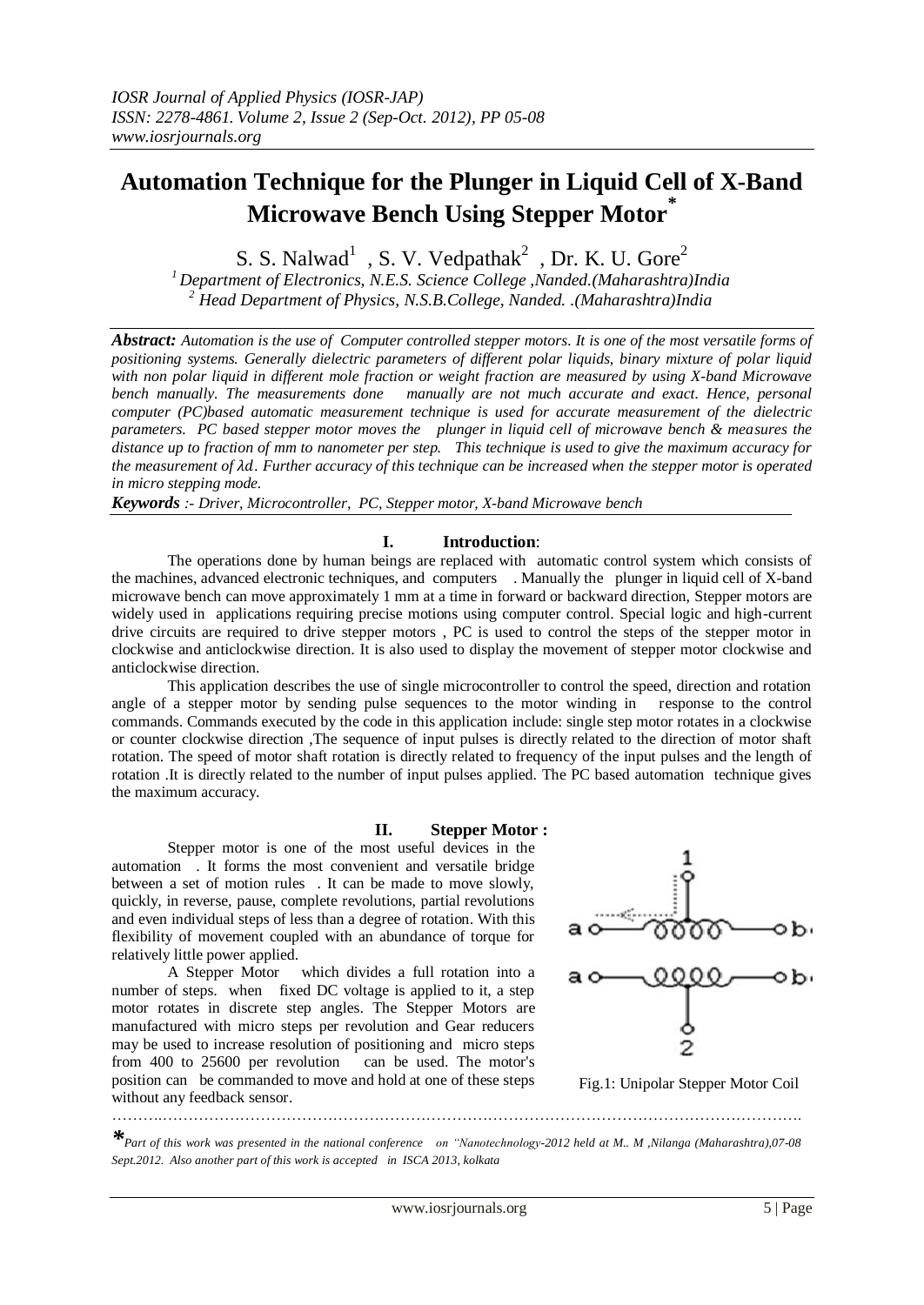The stepper motor used here ,has 5 leads , 4 leads representing the four stator windings and  $5<sup>th</sup>$ terminal is used for centered-tapped lead. As the sequence of power is applied to each stator winding the rotor will rotate. There are several widely used sequences where each has a different degree of precision. In the full step sequence, two coils are energized at the same time and motor shaft rotates. The coils are energized in order to rotate stepper motor in clockwise or anticlockwise direction **.**As the micro steps become smaller, motor operation becomes smooth, thereby greatly reducing resonance in any parts.

The system is built around the microcontroller. In this system a unipolar stepper motor is used with following. Unipolar stepping motors with 5 or 6 wires are available and usually wired as shown in Fig. 1 with a center tap at terminal 1 and 2on each of the two windings. In use, the center taps of the windings are typically wired to the positive supply and the two ends of each winding are alternately grounded to reverse the direction of the field provided by that winding.

### **III. Experimental Details : Functional Block Diagram:**

Automation technique consists of, personal computer, logic circuit, microcontroller, motor driver, stepper motor and X-band microwave bench with liquid cell ,but automation technique moves the plunger in liquid cell by fraction of mm or in nanometer per step. When the stepper motor is operated in stepping mode in forward or backward direction as per digital pulses given to it., gives the maximum accuracy. Further accuracy of this technique can be increased when the stepper motor is operated in micro stepping mode.

The PC is used to operate the stepper motor and by software program written in C**++** language , the stepper motor displaces the plunger in liquid cell of the microwave bench in proper direction The distance covered by the plunger in liquid cell of the microwave bench forward or backward direction is also displayed on the screen of monitor. Specifications: Maximum voltage: 24V DC, 1Amp and Step angle: 1.8 degree Steps per revolution. The block diagram of PC based measurement technique is shown in Fig. 2.



Fig.2: Functional Block Diagram

### **Parallel Port :**

The stepper motor is interfaced with personal computer through the parallel printer port .The ports are identified in personal computer by their base address, which are nearly fixed for all the class of IBM clones. The addresses are 378H, 278H and others. Generally a personal computer has only one printer port with port address378H– the port used in this work for the control of stepper motor's rotation . The data bits (D0-D7) can be accessed at the base address, i.e., 378H.The data to be given out by the personal computer is output at this base address, also called as the base register. To rotate the stepper motor in clockwise direction, we have to provide two values to the port address 378H ,the values are 2 and 0 respectively, but in these two values we have to provide some time delay. To rotate the stepper motor in anticlockwise direction, we have to provide two values to the port address 378H, the values are 3 and 1 respectively, but in these two values we have to provide some time delay.

### **Mechanical set-up of Liquid cell :**

The high reliability and high accuracy rolled ball screw  $(4)$  of length 300 mm with ball nut(5). The ball screw eliminates clearance between the ball nut and screw which avoids back-lash error , and reduces elastic deformation. The ball screw will get much better rigidity with accuracy. The rolled ball screw has lead of 4 mm .The ball screw is fixed vertically between two ball screw support units(3) in the Mechanical assembly (6) with leveling screws shown in fig1 .The axel of stepper motor is coupled with the rolled ball screw with the help of coupler unit (2). The plunger (8) in Liquid cell (9) of Microwave bench (10), is coupled(7) with the ball nut. The Stepper motor (1) is. connected to driver and control circuit.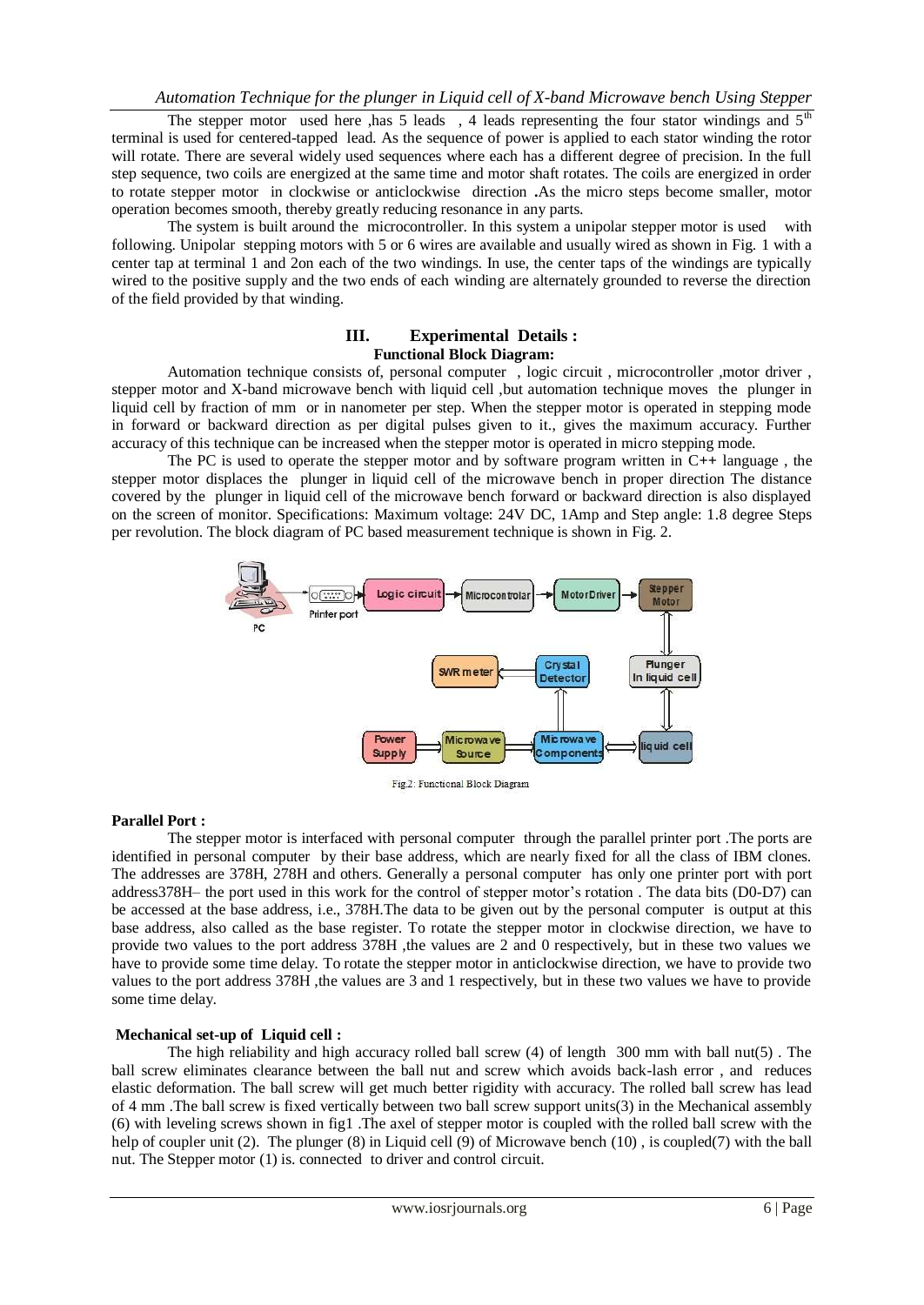

Fig.3: Experimental set-up with Labeling for Liquid cell of X-band Microwave bench

### **IV. Observations:**

The measurements of different physical parameters are measured by using Microwave bench Hence personal computer (PC) based automatic measurement technique is used for accurate measurement of positions. The clockwise or anticlockwise rotation of the motor are controlled through PC. The position (starting or ending) are measured as shown in Table 1, using the PC based automatic measurement technique. PC based stepper motor moves the plunger in liquid cell of microwave bench as shown in fig.3 .

| motor          |          |      |          |          |          |          |          |      |          |
|----------------|----------|------|----------|----------|----------|----------|----------|------|----------|
| $R$ . No       | Length   | R.No | Length   | $R$ . No | Length   | $R$ . No | Length   | R.No | Length   |
| 1              | 0.000156 | 16   | 0.0025   | 31       | 0.004844 | 46       | 0.007188 | 61   | 0.009531 |
| $\overline{2}$ | 0.000313 | 17   | 0.002656 | 32       | 0.005    | 47       | 0.007344 | 62   | 0.009688 |
| 3              | 0.000469 | 18   | 0.002813 | 33       | 0.005156 | 48       | 0.0075   | 63   | 0.009844 |
| 4              | 0.000625 | 19   | 0.002969 | 34       | 0.005313 | 49       | 0.007656 | 64   | 0.01     |
| 5              | 0.000781 | 20   | 0.003125 | 35       | 0.005469 | 50       | 0.007813 | 65   | 0.010156 |
| 6              | 0.000938 | 21   | 0.003281 | 36       | 0.005625 | 51       | 0.007969 | 66   | 0.010313 |
| 7              | 0.001094 | 22   | 0.003438 | 37       | 0.005781 | 52       | 0.008125 | 67   | 0.010469 |
| 8              | 0.00125  | 23   | 0.003594 | 38       | 0.005938 | 53       | 0.008281 | 68   | 0.010625 |
| 9              | 0.001406 | 24   | 0.00375  | 39       | 0.006094 | 54       | 0.008438 | 69   | 0.010781 |
| 10             | 0.001563 | 25   | 0.003906 | 40       | 0.00625  | 55       | 0.008594 | 70   | 0.010938 |
| 11             | 0.001719 | 26   | 0.004063 | 41       | 0.006406 | 56       | 0.00875  | 71   | 0.011094 |
| 12             | 0.001875 | 27   | 0.004219 | 42       | 0.006563 | 57       | 0.008906 | 72   | 0.01125  |
| 13             | 0.002031 | 28   | 0.004375 | 43       | 0.006719 | 58       | 0.009063 | 73   | 0.011406 |
| 14             | 0.002188 | 29   | 0.004531 | 44       | 0.006875 | 59       | 0.009219 | 74   | 0.011563 |
| 15             | 0.002344 | 30   | 0.004688 | 45       | 0.007031 | 60       | 0.009375 | 75   | 0.011719 |

Table-1: Observation table for readings of Lengths in mm by using micro steps 25600 per revolution of stepper

## **V. Software :**

The software program is written in different programming language but we use **C++** language for microcontroller , because this language work like low , middle and high level language .Also in this language we can make executable files and It works as per flow chart shown in Fig. 3**.** The rotation of motor is controlled through printer port of computer and is received by microcontroller. The microcontroller loads step sequence to rotate stepper motor in clockwise or anticlockwise direction. The RPM of the motor can also be increased or decreased by changing the time delay